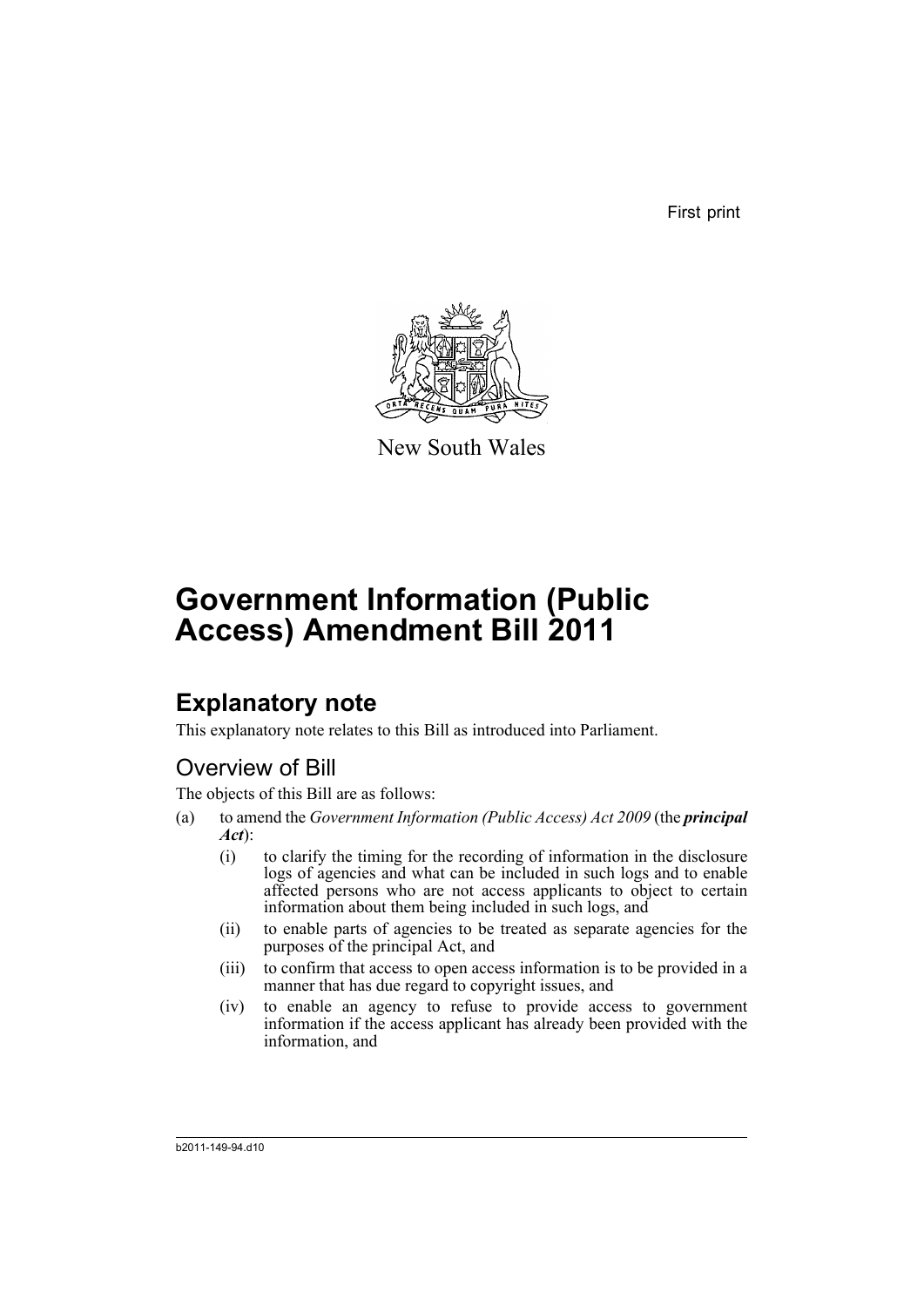Explanatory note

- (v) to remove the current requirement to pay a fee for an internal review by an agency following a recommendation by the Information Commissioner, and
- (vi) to confirm that an agency may require proof of identity from an access applicant before providing access to government information if the access application involves certain personal factors about the applicant, and
- (vii) to provide that there is no conclusive presumption of overriding public interest against disclosure of a spent conviction to the person convicted, and
- (viii) to clarify when an agency is required to consider whether to waive legal professional privilege in connection with an access application, and
- (ix) to make certain other minor amendments, amendments in the nature of statute law revision and amendments that provide for savings and transitional matters,
- (b) to amend the *Criminal Records Act 1991* to provide that it is not an offence for a public authority or other government agency that has a record of a spent conviction (or its authorised officers) to make information about the conviction available to the person who was convicted,
- (c) to amend the *Privacy and Personal Information Protection Act 1998* to enable the regulations to make provision for a public sector agency to be treated as part of another public sector agency, or for a part of a public sector agency to be treated as a separate agency, for the purposes of that Act,
- (d) to make amendments in the nature of statute law revision to the *Commission for Children and Young People Act 1998* and the *Privacy Code of Practice (General) 2003*.

## Outline of provisions

**Clause 1** sets out the name (also called the short title) of the proposed Act.

**Clause 2** provides for the commencement of the proposed Act on the date of assent to the proposed Act.

### **Schedule 1 Amendment of Government Information (Public Access) Act 2009 No 52**

**Schedule 1 [1]** confirms that the obligation imposed on agencies to provide access to their open access information does not require or permit the agencies to make such information available in a manner that would constitute an infringement of copyright.

**Schedule 1 [2]–[4]** rename the publication guides that agencies are required to prepare as agency information guides to better reflect the content of such guides.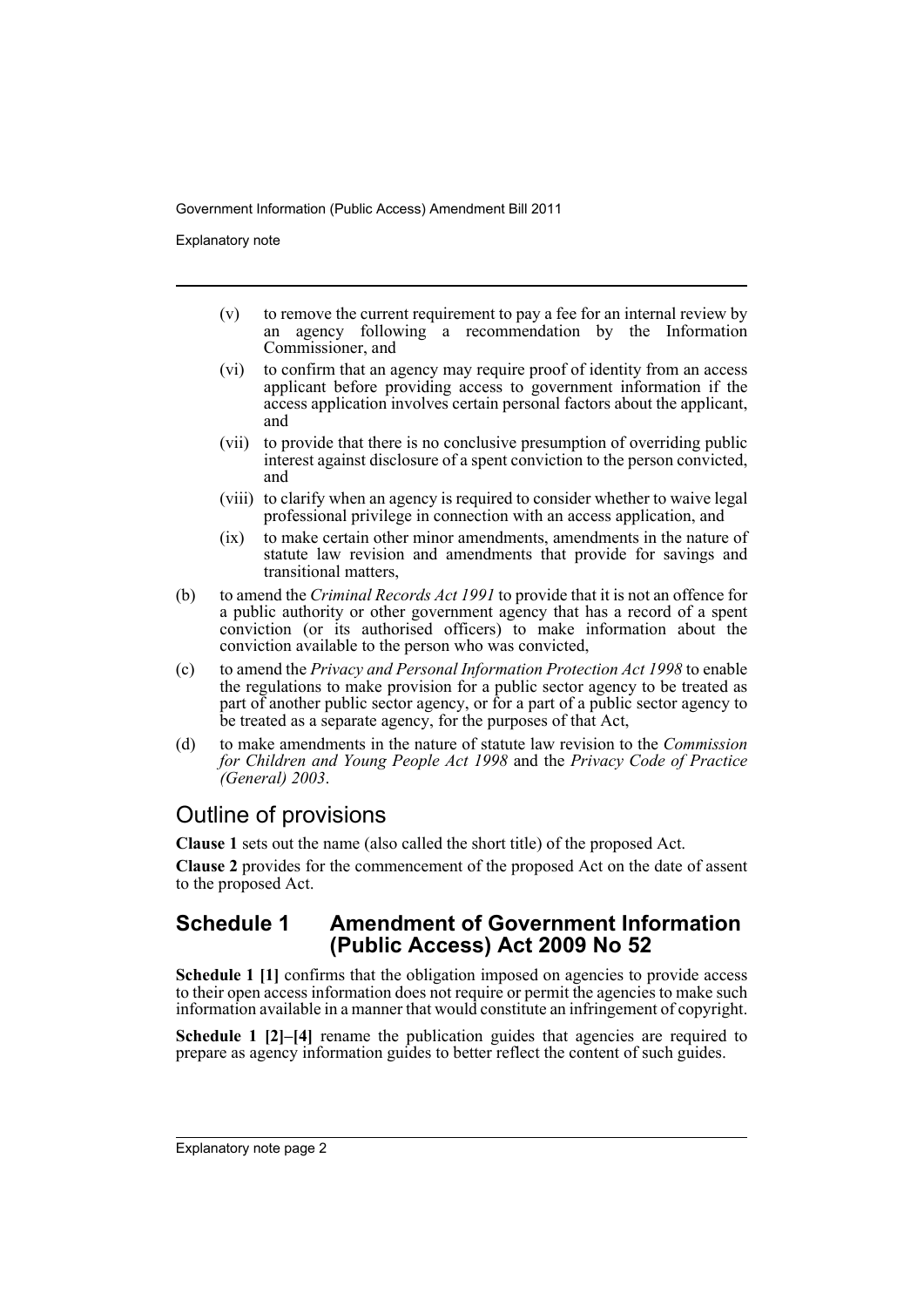Explanatory note

**Schedule 1 [5]** provides for the time when an agency is required to include details in its disclosure log about an access application made to it by reference to whether an objection has been made to the inclusion of information in the log.

**Schedule 1 [6]** provides that an agency is not required to include information in its disclosure log about any application for certain personal information about any individual (whether or not the individual is the applicant).

**Schedule 1 [7], [20], [24], [26] and [27]** standardise time frames for the taking of certain action under the principal Act by reference to working days instead of days or weeks.

**Schedule 1 [8]** enables an access application to be made by a person even if the person does not have an Australian postal address.

**Schedule 1 [10]** clarifies the effect of the waiver, reduction or refund of an application fee on the making and determination of an access application. **Schedule 1 [9], [11] and [31]** make consequential amendments.

**Schedule 1 [13]** confirms that an agency may require an access applicant to provide proof of identity as a precondition to providing access to the government information that is being sought if the access application involves certain personal factors about the applicant.

**Schedule 1 [14]–[18]** enable a person whose private information might be disclosed to object to the inclusion of that information in an agency's disclosure log even if the person is not the access applicant. **Schedule 1 [12]** provides for information that must be given by an agency about such objection rights, while **Schedule 1 [21] and [36]** make consequential amendments.

**Schedule 1 [19]** enables an agency to refuse to provide access to government information if the access applicant has already been provided with the information under the principal Act or the former *Freedom of Information Act 1989*.

**Schedule 1 [22]** confirms that an internal review is not available in relation to a reviewable decision of a member of a Minister's personal staff.

**Schedule 1 [23]** recognises that an internal review by an agency is not required before the Information Commissioner can review a reviewable decision if an internal review by the agency is not available to the aggrieved person.

**Schedule 1 [25]** provides that no fee is payable for a reconsideration by an agency of a decision (including by way of internal review) pursuant to a recommendation of the Information Commissioner. Currently, a fee is payable for an internal review by an agency carried out pursuant to a recommendation of the Information Commissioner.

**Schedule 1 [28] and [29]** update references to reflect the fact that the principal Act is now administered by the Attorney General rather than the Premier.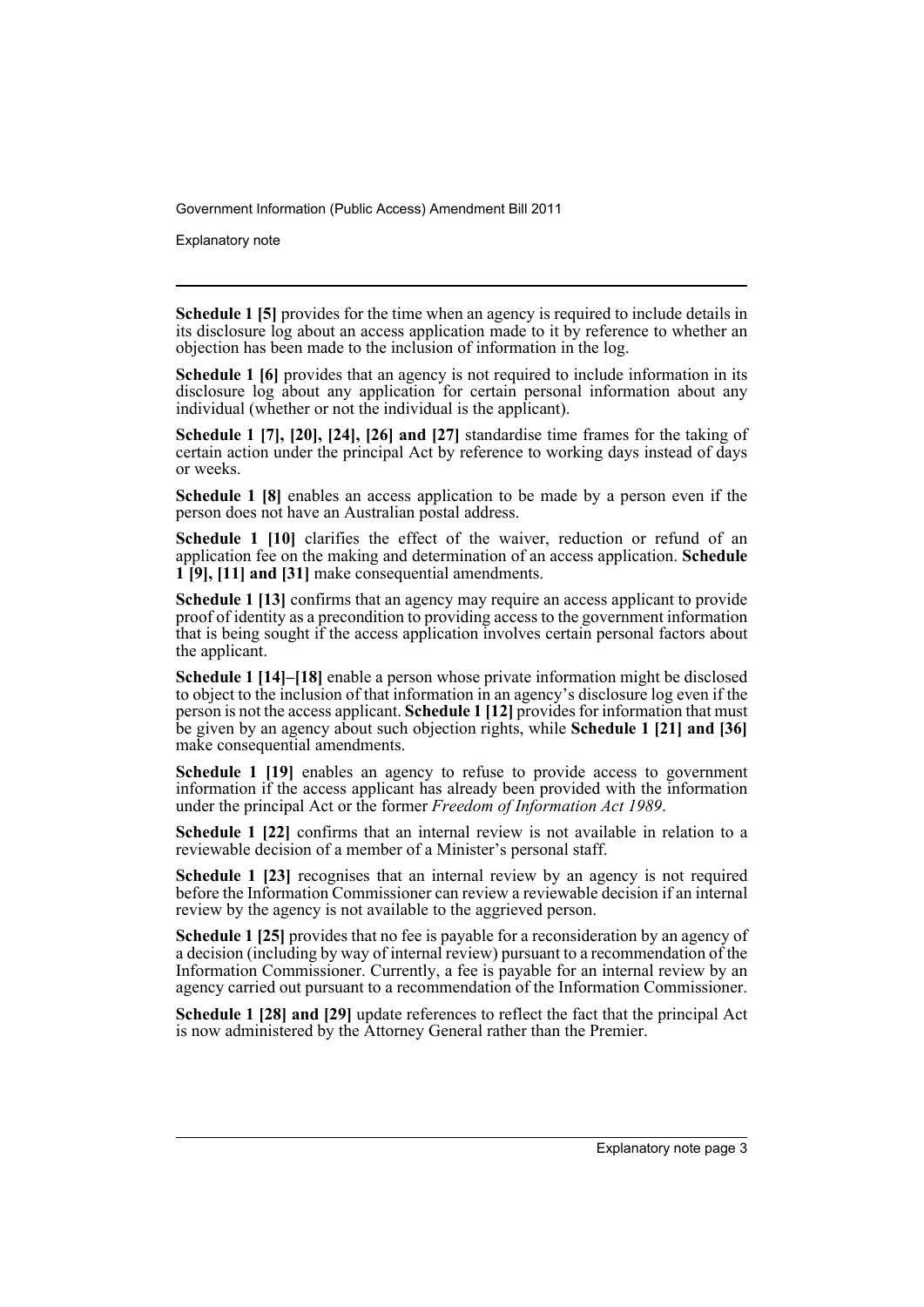Explanatory note

**Schedule 1 [30]** enables notices or notifications that an agency gives under the principal Act to be given by post or such other method as may be agreed with the person concerned.

**Schedule 1 [32]** provides that there is no conclusive presumption of overriding public interest in relation to the disclosure of a spent conviction (within the meaning of the *Criminal Records Act 1991*) to the person who was convicted. See also the amendment made to the *Criminal Records Act 1991* by Schedule 2.2.

**Schedule 1 [33]** confirms that the requirement for an agency to consider whether to waive legal professional privilege in relation to government information sought under an access application is limited to situations where the application is made to the agency that has the privilege.

**Schedule 1 [34]** enables the Governor to make regulations of a savings or transitional nature consequent on the enactment of the proposed Act.

**Schedule 1 [35]** enacts certain savings and transitional provisions consequent on the enactment of the proposed Act.

**Schedule 1 [37]** enables the regulations to declare that a part of an agency is for the purposes of the principal Act to be treated as a separate agency from the agency of which it forms part. **Schedule 1 [38]** makes a consequential amendment.

## **Schedule 2 Amendment of other legislation**

### **2.1 Commission for Children and Young People Act 1998 No 146**

**Schedule 2.1** updates an outdated reference to a provision of the *Privacy and Personal Information Protection Act 1998*.

### **2.2 Criminal Records Act 1991 No 8**

**Schedule 2.2** provides that it is not an offence for a public authority or other government agency that has a record of a spent conviction (or an authorised officer of the authority or agency) to make information about the conviction available to the person who was convicted.

#### **2.3 Privacy and Personal Information Protection Act 1998 No 133**

**Schedule 2.3 [2]** enables the regulations under the *Privacy and Personal Information Protection Act 1998* to declare that:

- (a) a specified public sector agency is not to be regarded as a separate public sector agency and instead is to be regarded for the purposes of that Act as part of and included in another specified public sector agency, or
- (b) a specified office, branch or other part of a public sector agency is for the purposes of that Act to be regarded as being a separate public sector agency to the public sector agency of which it forms part in respect of specified functions that it exercises.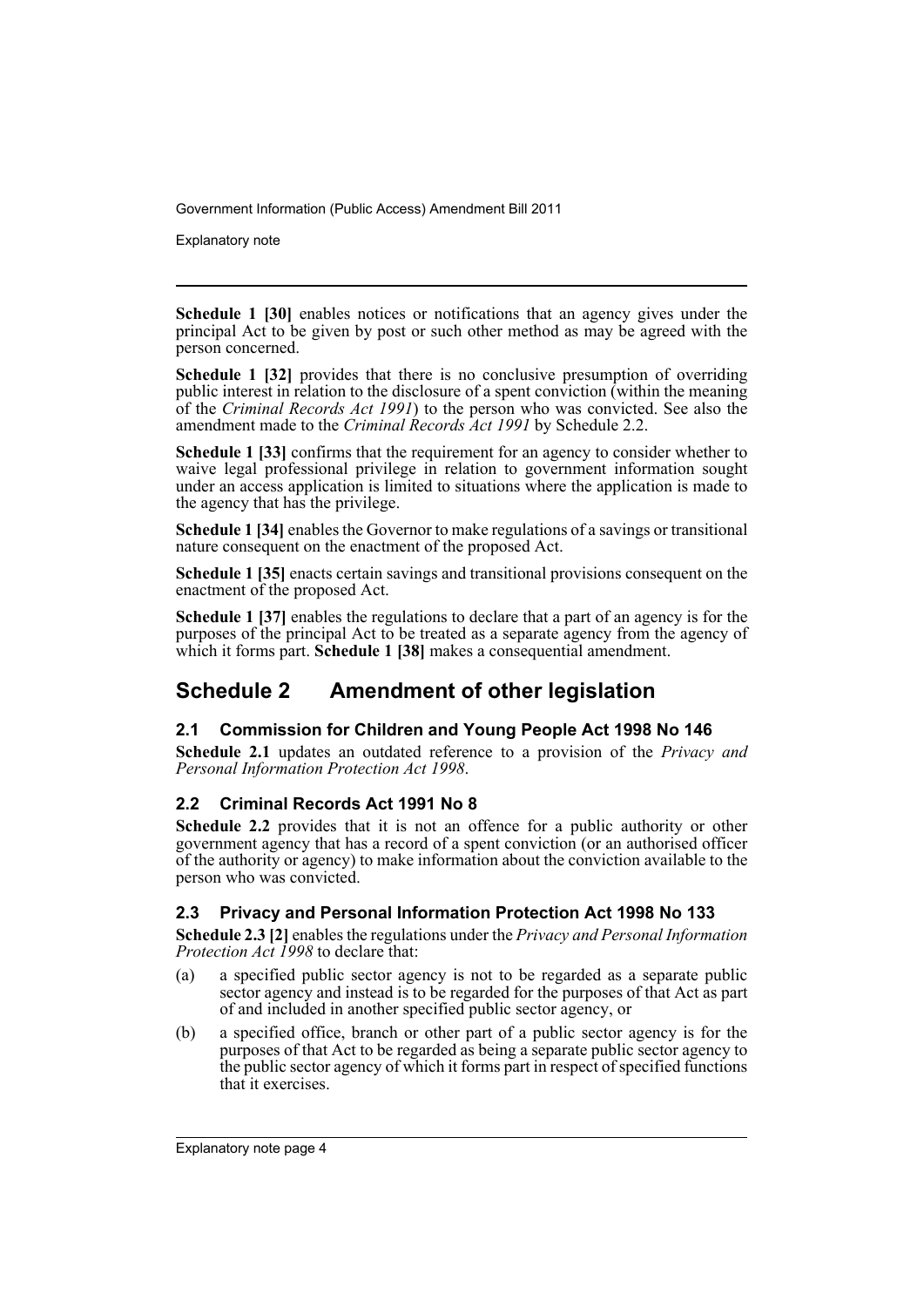Explanatory note

**Schedule 2.3 [1]** makes a consequential amendment.

**2.4 Privacy Code of Practice (General) 2003 Schedule 2.4** corrects an inconsistent use of language.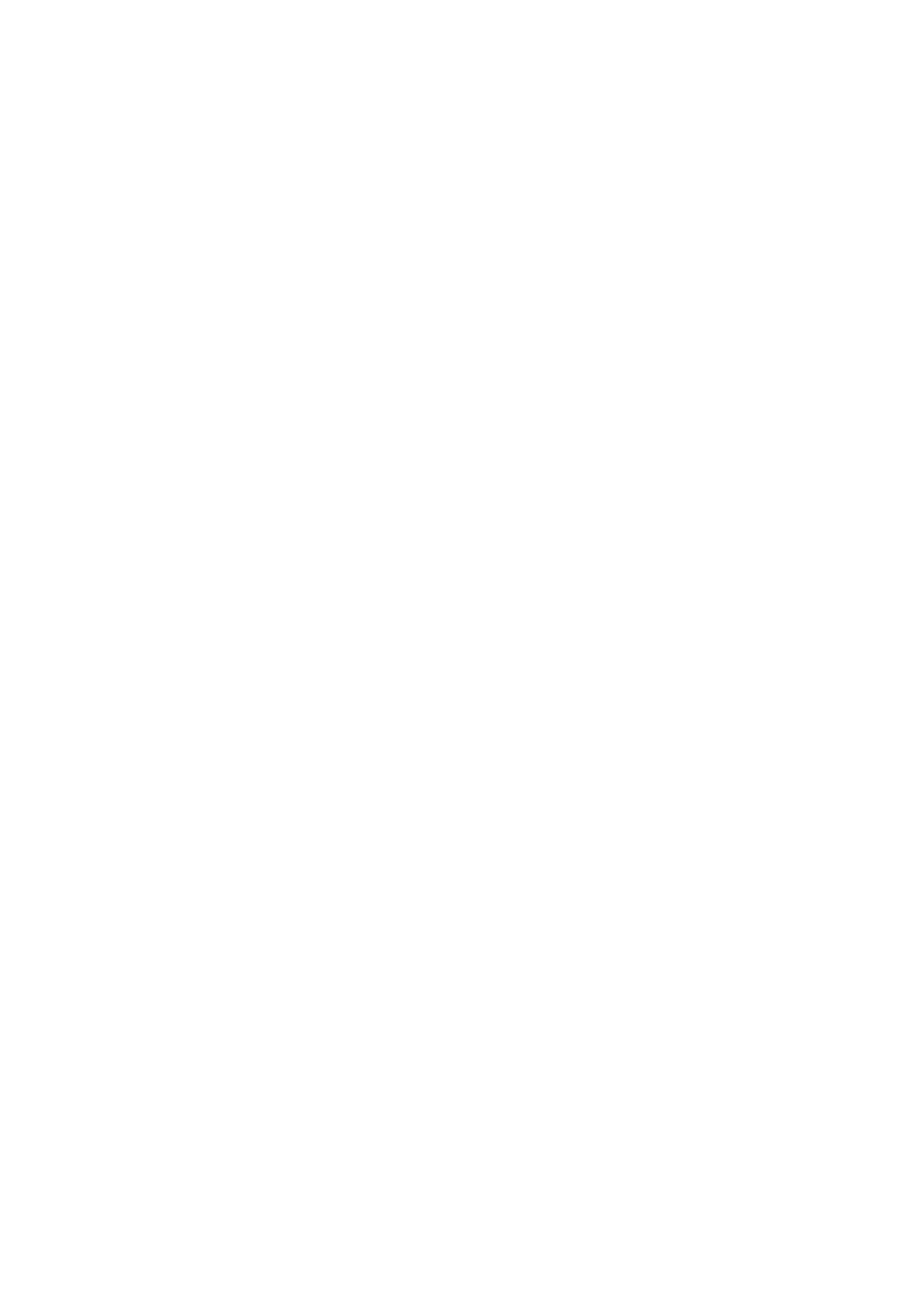First print



New South Wales

## **Government Information (Public Access) Amendment Bill 2011**

## **Contents**

|   |                                                                                    | Page |
|---|------------------------------------------------------------------------------------|------|
|   | Name of Act                                                                        |      |
| 2 | Commencement                                                                       | 2    |
|   | Schedule 1 Amendment of Government Information (Public Access) Act<br>$2009$ No 52 |      |
|   | Schedule 2 Amendment of other legislation                                          |      |
|   |                                                                                    |      |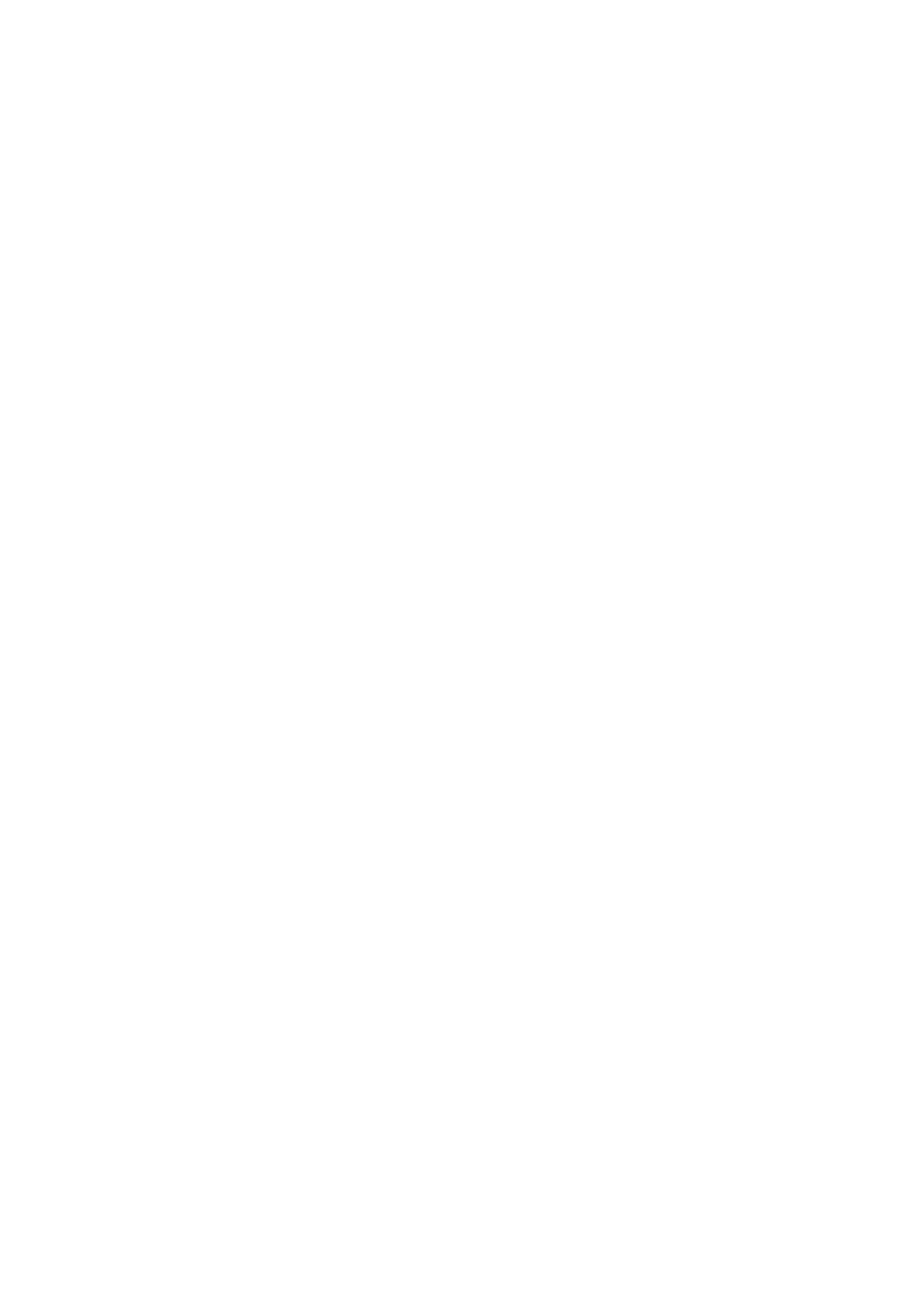

New South Wales

## **Government Information (Public Access) Amendment Bill 2011**

No , 2011

### **A Bill for**

An Act to make miscellaneous amendments to the *Government Information (Public Access) Act 2009* and certain other related legislation.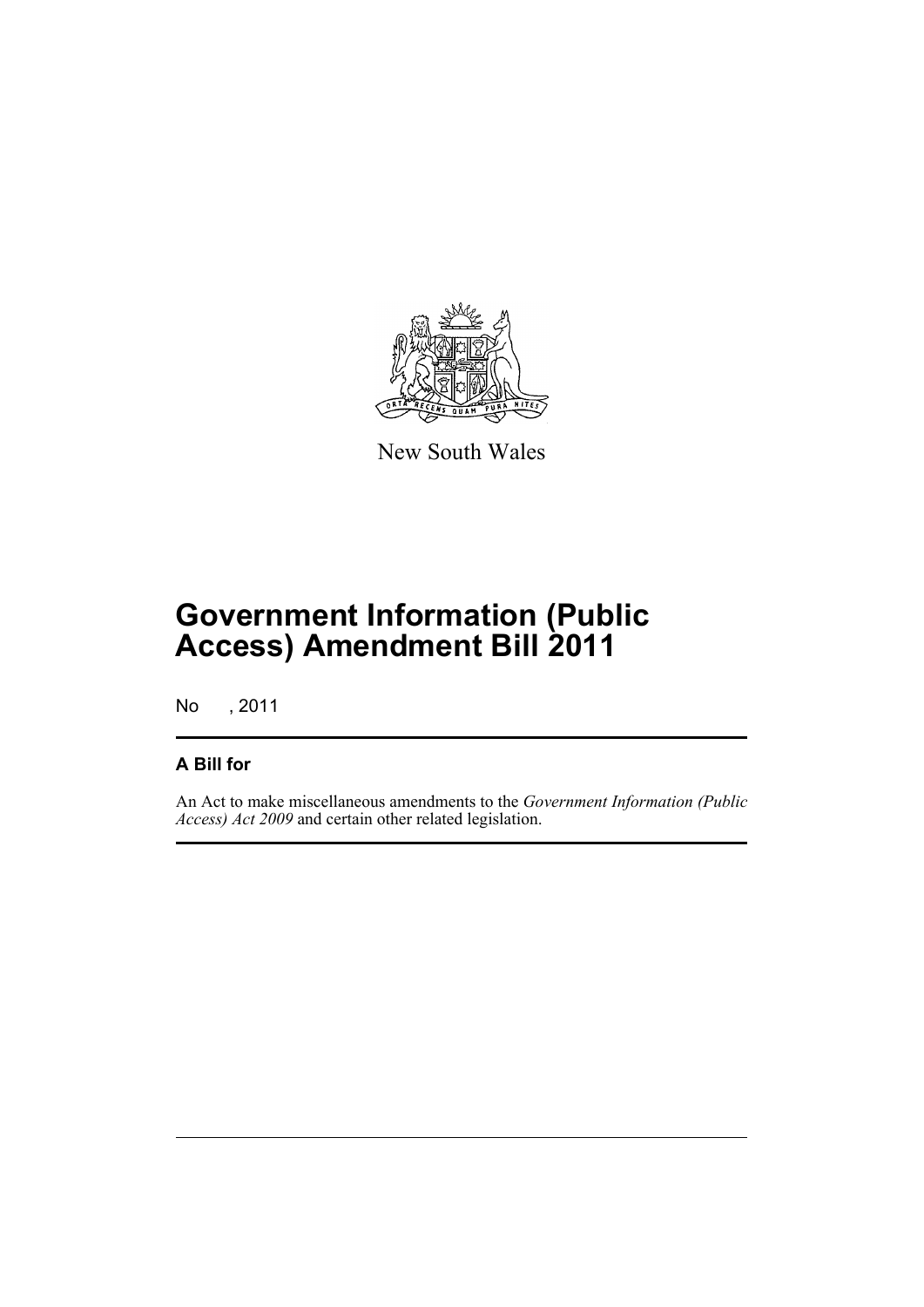<span id="page-9-1"></span><span id="page-9-0"></span>

| The Legislature of New South Wales enacts:                                       | 1             |
|----------------------------------------------------------------------------------|---------------|
| Name of Act                                                                      | $\mathcal{P}$ |
| This Act is the Government Information (Public Access) Amendment<br>Act $2011$ . | 3<br>4        |
| Commencement                                                                     | 5             |
| This Act commences on the date of assent to this Act.                            | 6             |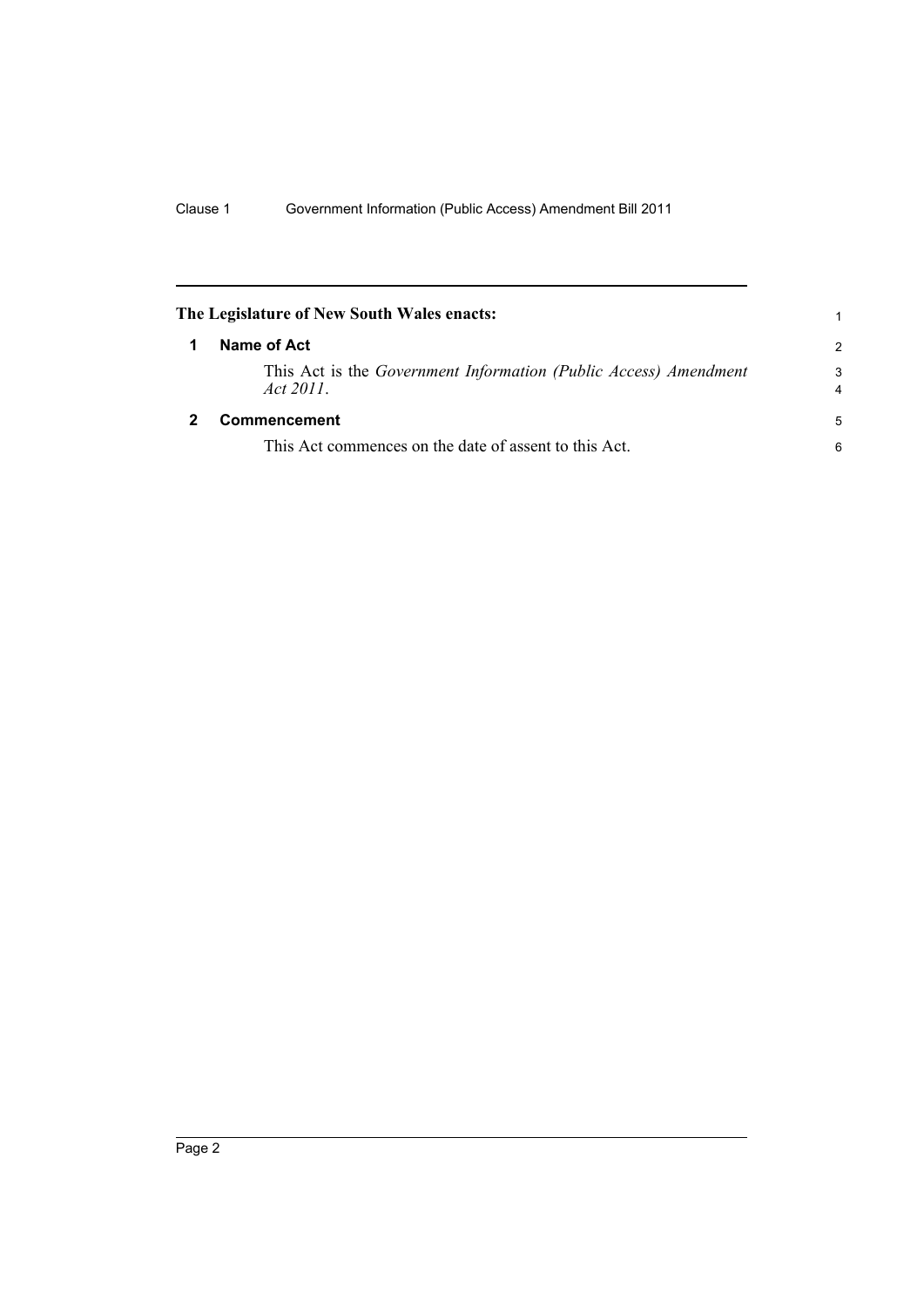Amendment of Government Information (Public Access) Act 2009 No 52 Schedule 1

## <span id="page-10-0"></span>**Schedule 1 Amendment of Government Information (Public Access) Act 2009 No 52**

| [1]   | information                                                                                            | Section 6 Mandatory proactive release of certain government |                                                                                                                                                                                                                              | 3<br>$\overline{4}$      |  |
|-------|--------------------------------------------------------------------------------------------------------|-------------------------------------------------------------|------------------------------------------------------------------------------------------------------------------------------------------------------------------------------------------------------------------------------|--------------------------|--|
|       | Insert after section $6(5)$ :                                                                          |                                                             |                                                                                                                                                                                                                              |                          |  |
|       | (6)                                                                                                    |                                                             | Nothing in this section or the regulations requires or permits an<br>agency to make open access information available in any way<br>that would constitute an infringement of copyright.                                      | 6<br>$\overline{7}$<br>8 |  |
| [2]   |                                                                                                        |                                                             | Sections 18 (a), 20, 21, 22 (2) and 129 (2) (c)                                                                                                                                                                              | 9                        |  |
|       |                                                                                                        |                                                             | Omit "publication guide" and "publication guides" wherever occurring.                                                                                                                                                        | 10                       |  |
|       | Insert instead "agency information guide" and "agency information guides",<br>respectively.            |                                                             |                                                                                                                                                                                                                              |                          |  |
| $[3]$ | Part 3, Division 2, heading                                                                            |                                                             |                                                                                                                                                                                                                              | 13                       |  |
|       | Omit the heading. Insert instead:                                                                      |                                                             |                                                                                                                                                                                                                              | 14                       |  |
|       | <b>Division 2</b>                                                                                      |                                                             | <b>Agency information guides</b>                                                                                                                                                                                             | 15                       |  |
| [4]   |                                                                                                        |                                                             | <b>Section 22 Role of Information Commissioner</b>                                                                                                                                                                           | 16                       |  |
|       | Omit "a publication guide" and "proposed publication guide" from section<br>$22(1)$ .                  |                                                             |                                                                                                                                                                                                                              |                          |  |
|       | Insert instead "an agency information guide" and "proposed agency<br>information guide", respectively. |                                                             |                                                                                                                                                                                                                              |                          |  |
| [5]   |                                                                                                        |                                                             | Section 26 Required information about access applications                                                                                                                                                                    | 21                       |  |
|       | Omit section 26 (2). Insert instead:                                                                   |                                                             |                                                                                                                                                                                                                              |                          |  |
|       | (2)                                                                                                    | log:                                                        | No details are required to be recorded in the agency's disclosure                                                                                                                                                            | 23<br>24                 |  |
|       |                                                                                                        | (a)                                                         | if no objection is made under section 56 to the inclusion of<br>information in the log before the access application is<br>decided—until the application is decided, or                                                      | 25<br>26<br>27           |  |
|       |                                                                                                        | (b)                                                         | if an objection is made under section 56 to the inclusion of<br>information in the log before the access application is<br>decided—until the agency is entitled under that section to<br>include the information in the log. | 28<br>29<br>30<br>31     |  |
|       |                                                                                                        | section.                                                    | Note. See section 56 (5) and (6) as to when an agency is entitled to<br>include information in its disclosure log following an objection under that                                                                          | 32<br>33<br>34           |  |

1 2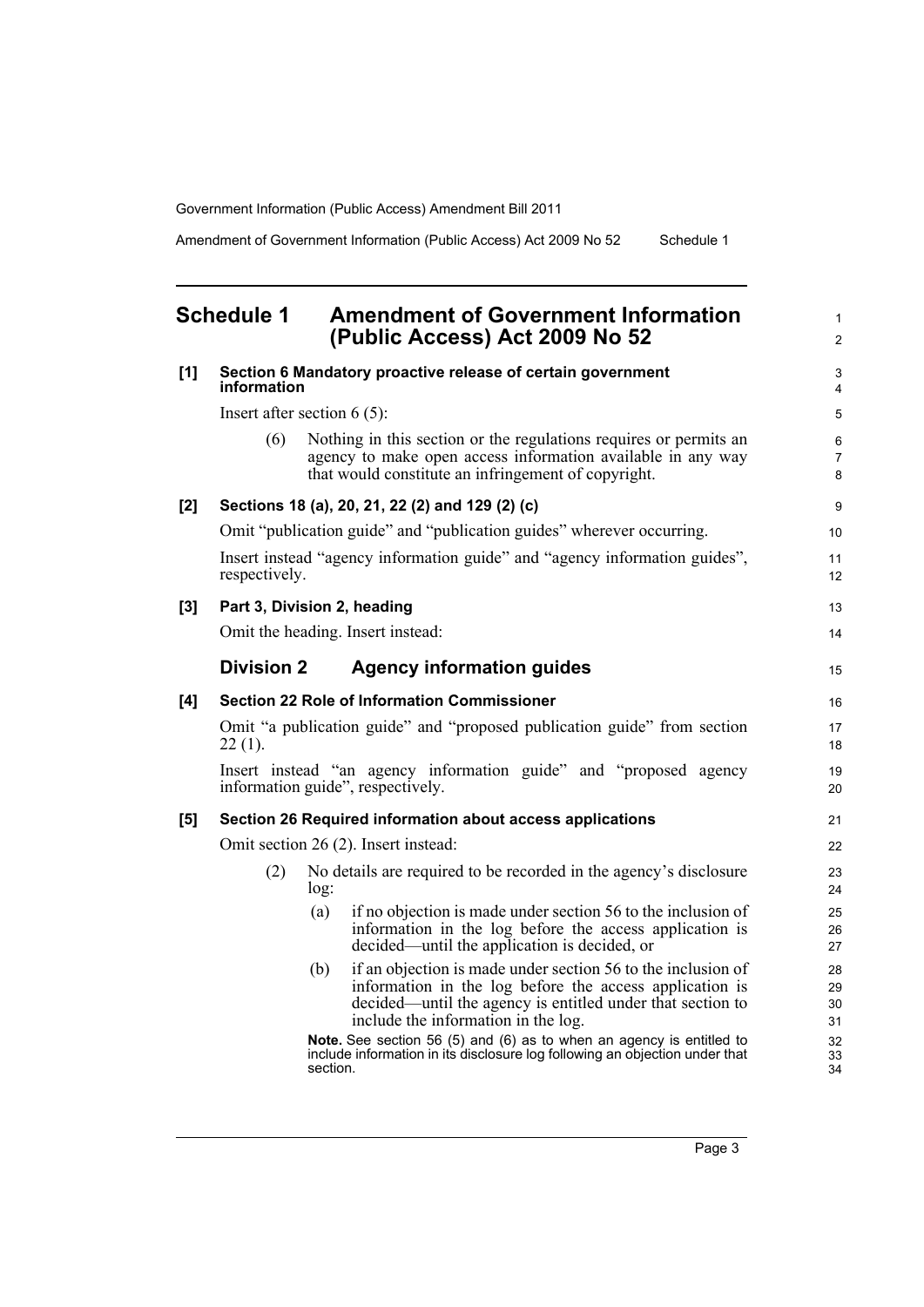Schedule 1 Amendment of Government Information (Public Access) Act 2009 No 52

| [6]    |                          |                    | Section 26 (3) (a)                                                                                                                                                                                                                            | $\mathbf{1}$         |  |
|--------|--------------------------|--------------------|-----------------------------------------------------------------------------------------------------------------------------------------------------------------------------------------------------------------------------------------------|----------------------|--|
|        |                          |                    | Insert "or any other individual" after "(the applicant being an individual)".                                                                                                                                                                 | $\overline{2}$       |  |
| $[7]$  |                          |                    | Sections 27 (2), 33 and 34 (2) (a)                                                                                                                                                                                                            | 3                    |  |
|        |                          |                    | Omit "60 days" and "30 days" wherever occurring.                                                                                                                                                                                              | 4                    |  |
|        |                          |                    | Insert instead "45 working days" and "20 working days", respectively.                                                                                                                                                                         | 5                    |  |
| [8]    |                          |                    | Section 41 How to make an access application                                                                                                                                                                                                  | 6                    |  |
|        |                          |                    | Omit "in Australia" from section 41 (1) (d).                                                                                                                                                                                                  | 7                    |  |
| [9]    |                          |                    | Section 41 (1), note                                                                                                                                                                                                                          | 8                    |  |
|        |                          |                    | Insert at the end of the subsection:                                                                                                                                                                                                          | 9                    |  |
|        |                          |                    | <b>Note.</b> See section 51A concerning the effect of a waiver, reduction or<br>refund of the fee for an access application. See also section 52 (3)<br>concerning assistance to be afforded by an agency to an access<br>applicant.          | 10<br>11<br>12<br>13 |  |
| $[10]$ |                          | <b>Section 51A</b> |                                                                                                                                                                                                                                               | 14                   |  |
|        | Insert after section 51: |                    |                                                                                                                                                                                                                                               |                      |  |
|        | 51A                      |                    | Effect of waiver, reduction or refund of application fee                                                                                                                                                                                      | 16                   |  |
|        |                          | (1)                | An agency is not to treat an application as being an invalid access<br>application only because of the non-payment of the required<br>application fee if:                                                                                     | 17<br>18<br>19       |  |
|        |                          |                    | (a)<br>the payment of the fee was waived by the agency before<br>the application was made, or                                                                                                                                                 | 20<br>21             |  |
|        |                          |                    | the amount of the fee payable was reduced by the agency<br>(b)<br>before the application was made and the reduced fee<br>accompanied the application.                                                                                         | 22<br>23<br>24       |  |
|        |                          |                    | Note. Section 127 enables an agency to waive, reduce or refund a fee<br>payable or paid under this Act for an application fee in any case that the<br>agency thinks appropriate, subject to the regulations.                                  | 25<br>26<br>27       |  |
|        |                          | (2)                | If an agency waives payment of the required application fee, or<br>reduces the amount of the fee that is payable, after the application<br>is made (and the application would have been valid had the<br>required application fee been paid): | 28<br>29<br>30<br>31 |  |
|        |                          |                    | (a)<br>in the case of a waived fee—the application becomes a<br>valid access application and is deemed to have been made<br>when the fee was waived, or                                                                                       | 32<br>33<br>34       |  |
|        |                          |                    | in the case of a reduced fee—the application becomes a<br>(b)<br>valid access application when the reduced fee is paid and<br>is deemed to have been made when the payment is made.                                                           | 35<br>36<br>37       |  |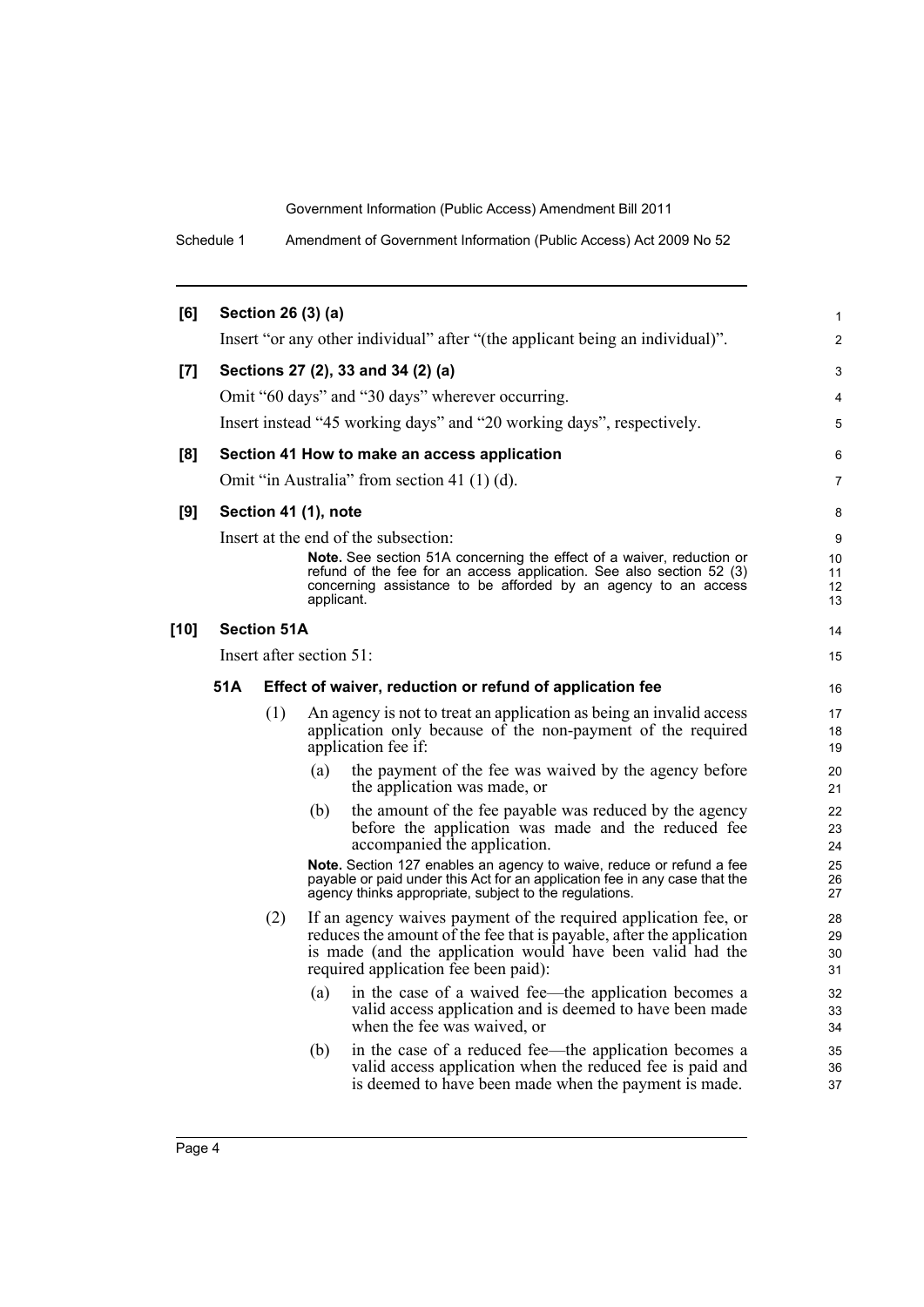Amendment of Government Information (Public Access) Act 2009 No 52 Schedule 1

(3) The refund of an application fee does not affect the validity of an access application that was duly made. **[11] Section 52 Agency assistance with invalid applications** Omit section 52 (4). **[12] Section 54 Consultation on public interest considerations** Insert after section 54 (2): (2A) If the agency considers that information about a person consulted under this section is likely to be included in the agency's disclosure log in relation to the access application, the agency must give a written notice to the person containing the following statements: (a) that information concerning the application will be included in the agency's disclosure log and that the person can object to this, (b) that there is a right of review under Part 5 of a decision by the agency to include information in its disclosure log despite the person's objection. **[13] Section 55 Consideration of personal factors of application** Insert "and, for that purpose, require the applicant to provide proof of his or her identity" after "disclosure of the information" in section 55 (5). **[14] Section 56 Authorised objector can object to inclusion in disclosure log** Omit section 56 (1). Insert instead: (1) Each of the following persons (an *authorised objector*) can object to the inclusion in the agency's disclosure log of all or specified information concerning an access application: (a) the access applicant, (b) any other person with whom the agency has consulted (or is required to consult) under section 54 before providing access to the information sought in the application. (1A) An objection can include reasons for the objection and, in the case of an objection by an access applicant, can be made as part 1  $\overline{2}$ 3 4 5 6 7  $\Omega$  $\overline{Q}$  $10$ 11 12 13 14 15 16 17 18 19 20 21 22 23 24 25 26 27 28 29 30 31

of the access application or separately.

32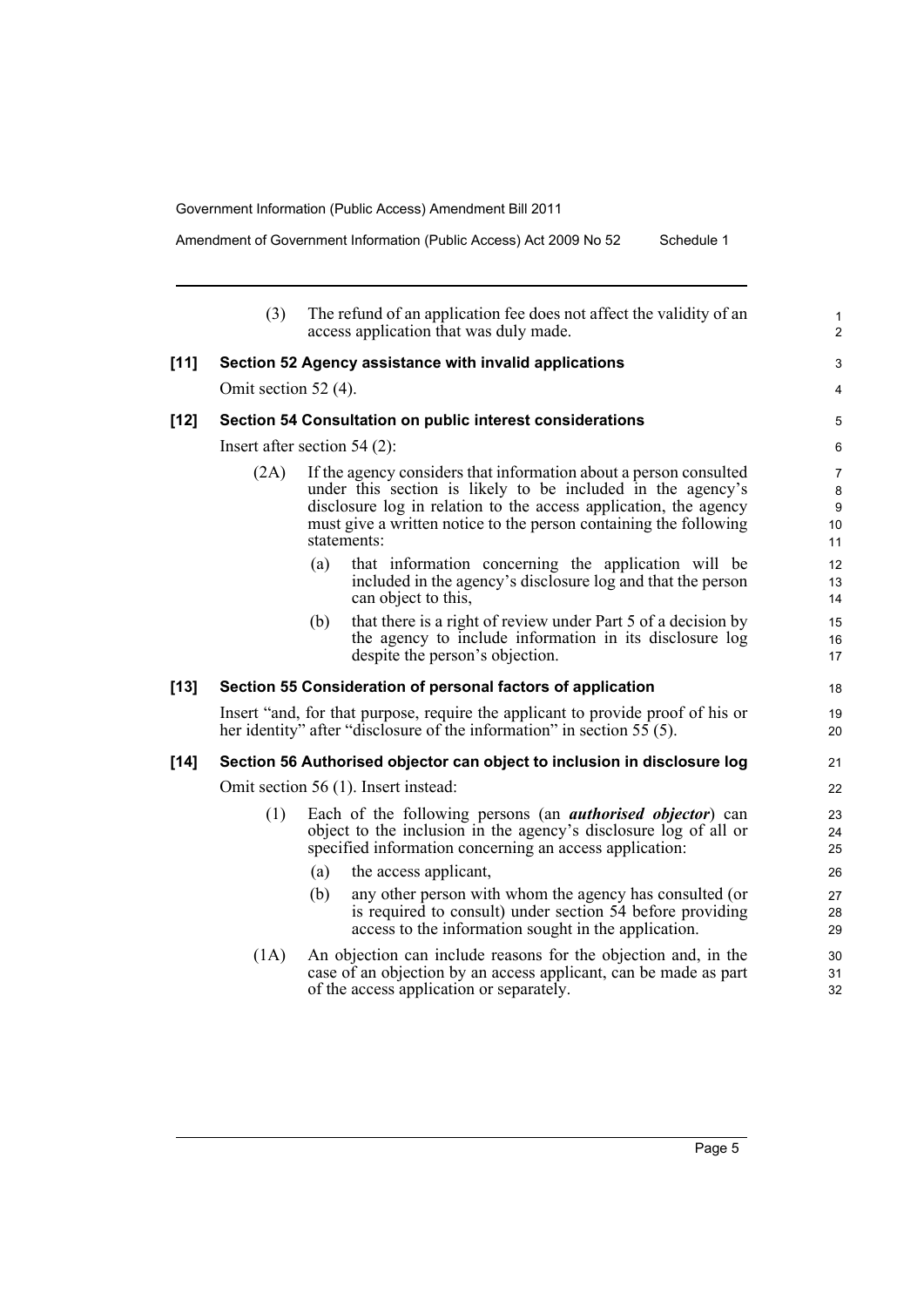Schedule 1 Amendment of Government Information (Public Access) Act 2009 No 52

#### **[15] Section 56 (2)**

Omit "An applicant is not entitled to object to the inclusion of information on an agency's disclosure log except on one or more of the following grounds:"

Insert instead "The grounds on which an authorised objector is entitled to object to the inclusion of information in an agency's disclosure log are limited to any one or more of the following:".

#### **[16] Section 56 (2) (a)–(d)**

Omit "applicant" and "applicant's" wherever occurring.

Insert instead "authorised objector" and "authorised objector's", respectively.

#### **[17] Section 56 (4A)**

Insert after section  $56(A)$ 

|        | Insert after section $56(4)$ :                                            |      |                                                                                                                                                                                                                                                                                                                                                              |                                  |
|--------|---------------------------------------------------------------------------|------|--------------------------------------------------------------------------------------------------------------------------------------------------------------------------------------------------------------------------------------------------------------------------------------------------------------------------------------------------------------|----------------------------------|
|        | (4A)                                                                      |      | If a person referred to in subsection $(1)$ (b) has objected to the<br>inclusion of information in the agency's disclosure log, the<br>agency must, as soon as is reasonably practicable after the<br>decision concerned is made (and in any event within 5 working<br>days after the decision is made), give the person a written notice<br>that indicates: | 12<br>13<br>14<br>15<br>16<br>17 |
|        |                                                                           | (a)  | the agency's decision about whether the person was<br>entitled to object, and                                                                                                                                                                                                                                                                                | 18<br>19                         |
|        |                                                                           | (b)  | (if the agency has decided that the person was entitled to<br>object) the agency's decision on whether to include the<br>information in its disclosure log.                                                                                                                                                                                                  | 20<br>21<br>22                   |
| $[18]$ | Section 56 (5) and (6)                                                    |      |                                                                                                                                                                                                                                                                                                                                                              |                                  |
|        | Omit "the applicant" wherever occurring.                                  |      |                                                                                                                                                                                                                                                                                                                                                              |                                  |
|        | Insert instead "an authorised objector".                                  |      |                                                                                                                                                                                                                                                                                                                                                              |                                  |
| $[19]$ | Section 60 Decision to refuse to deal with application                    |      |                                                                                                                                                                                                                                                                                                                                                              | 26                               |
|        | Insert after section $60(1)(b)$ :                                         |      |                                                                                                                                                                                                                                                                                                                                                              | 27                               |
|        |                                                                           | (b1) | the applicant has previously been provided with access to<br>the information concerned under this Act or the Freedom<br>of Information Act 1989,                                                                                                                                                                                                             | 28<br>29<br>30                   |
| $[20]$ | Section 68 Advance deposit for payment of processing charge               |      |                                                                                                                                                                                                                                                                                                                                                              |                                  |
|        | Omit "4 weeks" from section 68 (3) (c). Insert instead "20 working days". |      |                                                                                                                                                                                                                                                                                                                                                              |                                  |

10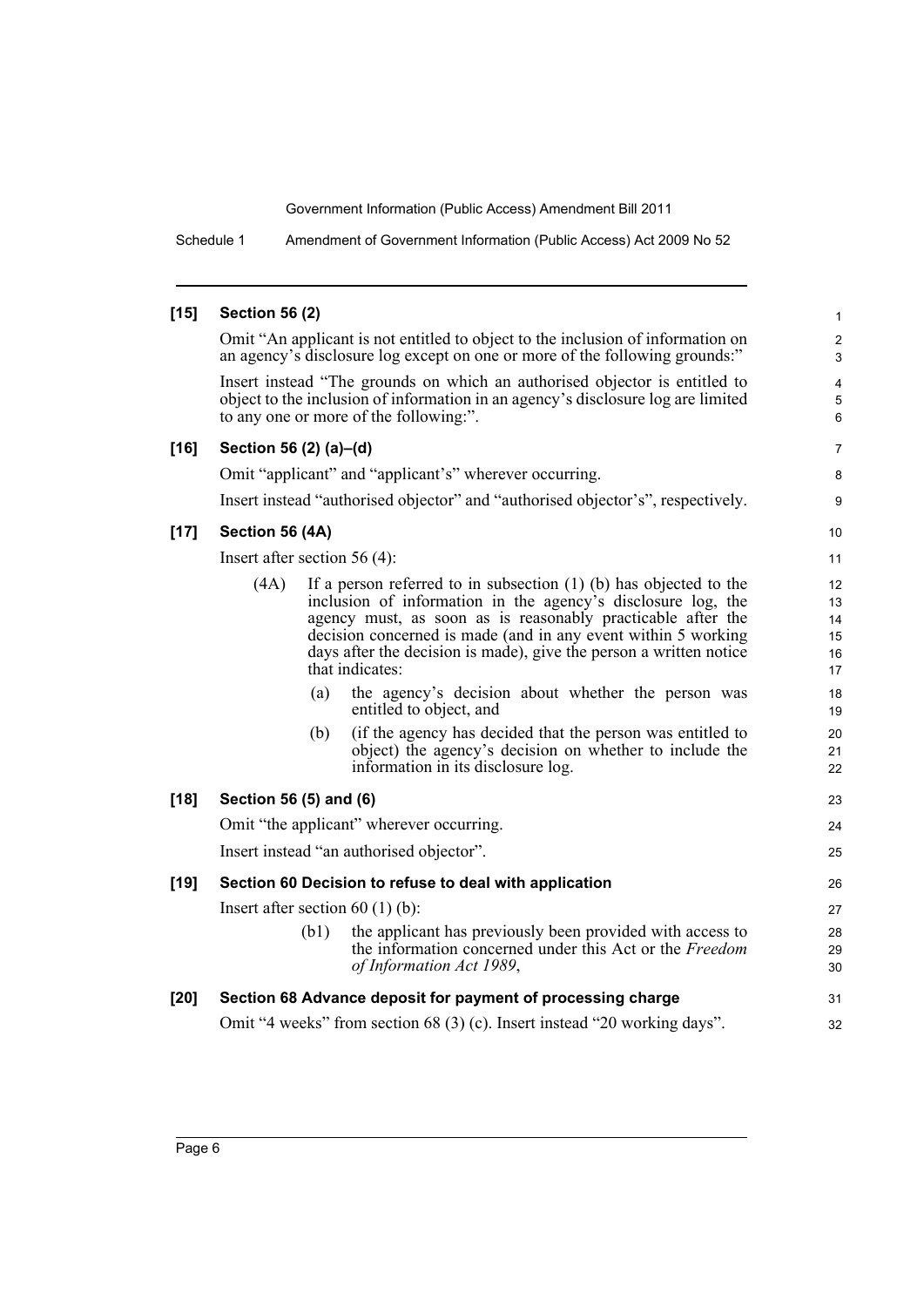Amendment of Government Information (Public Access) Act 2009 No 52 Schedule 1

| $[21]$ |                                                                       | Section 80 Which decisions are reviewable decisions                                                                                                                   | 1              |  |  |
|--------|-----------------------------------------------------------------------|-----------------------------------------------------------------------------------------------------------------------------------------------------------------------|----------------|--|--|
|        |                                                                       | Omit "the access applicant" wherever occurring in section 80 (m).                                                                                                     | 2              |  |  |
|        |                                                                       | Insert instead "an authorised objector".                                                                                                                              | 3              |  |  |
| $[22]$ |                                                                       | Section 82 Right of internal review                                                                                                                                   | 4              |  |  |
|        |                                                                       | Omit "or if the agency is a Minister" from section 82 (2).                                                                                                            | 5              |  |  |
|        |                                                                       | Insert instead "or a Minister (or a member of the Minister's personal staff)".                                                                                        | 6              |  |  |
| $[23]$ | Commissioner                                                          | Section 89 Right to have decision reviewed by Information                                                                                                             | 7<br>8         |  |  |
|        |                                                                       | Omit section 89 (2). Insert instead:                                                                                                                                  | 9              |  |  |
|        | (2)                                                                   | A reviewable decision must be the subject of an internal review<br>by the agency under this Part before it can be reviewed by the<br>Information Commissioner unless: | 10<br>11<br>12 |  |  |
|        |                                                                       | the aggrieved person is the access applicant, or<br>(a)                                                                                                               | 13             |  |  |
|        |                                                                       | an internal review of the decision is not available to the<br>(b)<br>aggrieved person under this Part.                                                                | 14<br>15       |  |  |
| $[24]$ | Commissioner                                                          | Section 90 Time limit for applying for review by Information                                                                                                          | 16<br>17       |  |  |
|        |                                                                       | Omit "8 weeks". Insert instead "40 working days".                                                                                                                     | 18             |  |  |
| $[25]$ | Section 93 Recommendation for reconsideration of matter by agency     |                                                                                                                                                                       |                |  |  |
|        |                                                                       | Omit section 93 (6) (including the note). Insert instead:                                                                                                             | 20             |  |  |
|        | (6)                                                                   | No fee is payable for any reconsideration (including by way of an<br>internal review) of a decision pursuant to a recommendation of<br>the Information Commissioner.  | 21<br>22<br>23 |  |  |
| $[26]$ |                                                                       | Section 101 Time for applying for ADT review                                                                                                                          | 24             |  |  |
|        |                                                                       | Omit "8 weeks" from section 101 (1). Insert instead "40 working days".                                                                                                | 25             |  |  |
| $[27]$ | <b>Section 101 (2)</b>                                                |                                                                                                                                                                       | 26             |  |  |
|        |                                                                       | Omit "4 weeks". Insert instead "20 working days".                                                                                                                     | 27             |  |  |
| [28]   | Section 106 Decisions about Cabinet and Executive Council information |                                                                                                                                                                       |                |  |  |
|        | and $(5)$ .                                                           | Omit "Minister administering this Act" wherever occurring in section 106 (4)                                                                                          | 29<br>30       |  |  |
|        |                                                                       | Insert instead "Premier".                                                                                                                                             | 31             |  |  |
|        |                                                                       |                                                                                                                                                                       |                |  |  |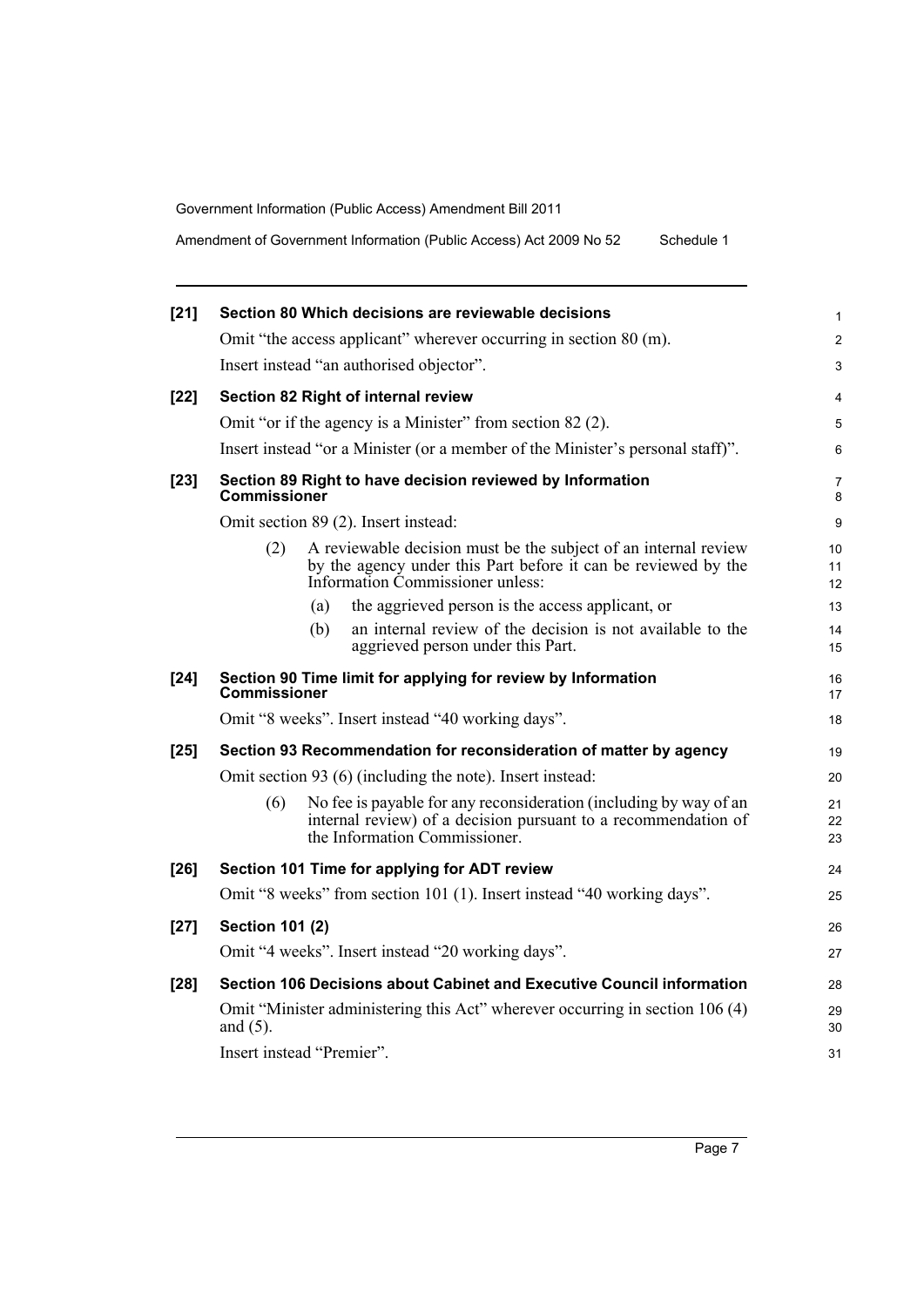Schedule 1 Amendment of Government Information (Public Access) Act 2009 No 52

| $[29]$ |                                                                                                                                                                                                              | <b>Section 125 Reports to Parliament</b>                                                                                                                                              | $\mathbf{1}$        |  |  |
|--------|--------------------------------------------------------------------------------------------------------------------------------------------------------------------------------------------------------------|---------------------------------------------------------------------------------------------------------------------------------------------------------------------------------------|---------------------|--|--|
|        |                                                                                                                                                                                                              | Omit "Department of Premier and Cabinet" from section 125 (5).                                                                                                                        | $\overline{2}$      |  |  |
|        |                                                                                                                                                                                                              | Insert instead "Department of Attorney General and Justice".                                                                                                                          | 3                   |  |  |
| $[30]$ |                                                                                                                                                                                                              | Section 126 Requirements for notices given by agencies                                                                                                                                | 4                   |  |  |
|        |                                                                                                                                                                                                              | Insert after section $126(1)$ :                                                                                                                                                       | 5                   |  |  |
|        | (1A)                                                                                                                                                                                                         | A notice or notification under this Act that an agency is required<br>or permitted to give a person may be given by:                                                                  | 6<br>$\overline{7}$ |  |  |
|        |                                                                                                                                                                                                              | (a)<br>posting the notice to the person at the postal address<br>provided by the person for correspondence in connection<br>with the matter concerned, or                             | $\bf 8$<br>9<br>10  |  |  |
|        |                                                                                                                                                                                                              | such other method as may be agreed by the agency and the<br>(b)<br>person.                                                                                                            | 11<br>12            |  |  |
| $[31]$ |                                                                                                                                                                                                              | Section 127 Waiver, reduction or refund of fees and charges                                                                                                                           | 13                  |  |  |
|        | Insert at the end of the section:                                                                                                                                                                            |                                                                                                                                                                                       |                     |  |  |
|        |                                                                                                                                                                                                              | Note. See section 51A concerning the effect of a waiver, reduction or<br>refund of the fee for an access application.                                                                 | 15<br>16            |  |  |
| $[32]$ |                                                                                                                                                                                                              | Schedule 1 Information for which there is conclusive presumption of<br>overriding public interest against disclosure                                                                  | 17<br>18            |  |  |
|        | Insert at the end of clause 1:                                                                                                                                                                               |                                                                                                                                                                                       |                     |  |  |
|        | (2)                                                                                                                                                                                                          | Subclause (1) does not apply in relation to the disclosure of a<br>spent conviction (within the meaning of the Criminal Records<br><i>Act 1991</i> ) to the person who was convicted. | 20<br>21<br>22      |  |  |
| $[33]$ | Schedule 1, clause 5 (2)                                                                                                                                                                                     |                                                                                                                                                                                       |                     |  |  |
|        | Omit "An agency in whose favour legal professional privilege exists".                                                                                                                                        |                                                                                                                                                                                       |                     |  |  |
|        | Insert instead "If an access application is made to an agency in whose favour<br>legal professional privilege exists in all or some of the government<br>information to which access is sought, the agency". |                                                                                                                                                                                       |                     |  |  |
| $[34]$ |                                                                                                                                                                                                              | Schedule 3 Savings, transitional and other provisions                                                                                                                                 | 28                  |  |  |
|        |                                                                                                                                                                                                              | Insert at the end of clause $1(1)$ :                                                                                                                                                  | 29                  |  |  |
|        |                                                                                                                                                                                                              | Government Information (Public Access) Amendment Act 2011                                                                                                                             | 30                  |  |  |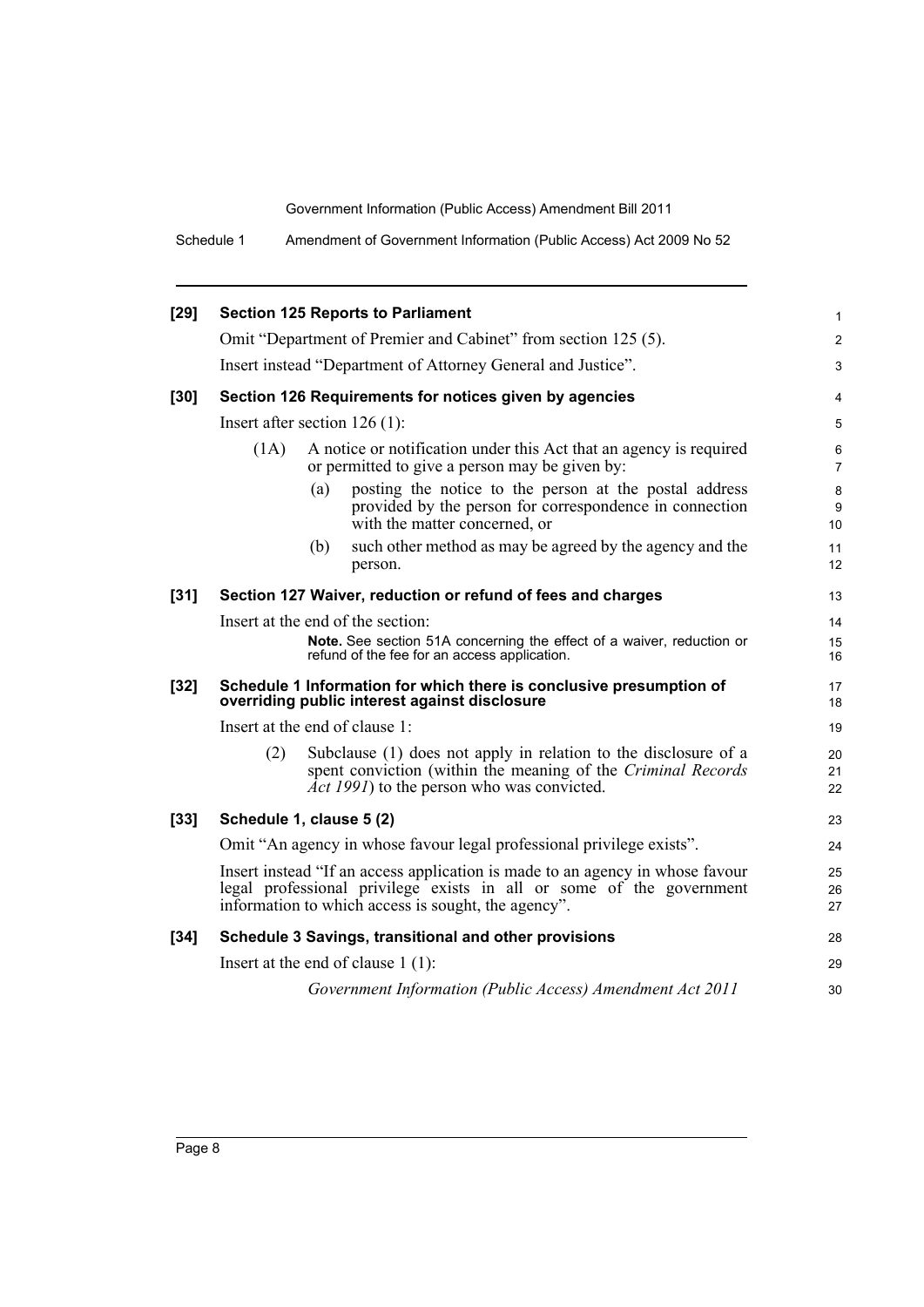Amendment of Government Information (Public Access) Act 2009 No 52 Schedule 1

#### **[35] Schedule 3, Part 3** Insert after Part 2: **Part 3 Provisions consequent on enactment of Government Information (Public Access) Amendment Act 2011 6 Definition** In this Part: *amending Act* means the *Government Information (Public Access) Amendment Act 2011*. **7 Application of amendments to pending access applications** (1) Section 55, as amended by the amending Act, extends to access applications made before its amendment. (2) Section 56, as in force before its amendment by the amending Act, extends to access applications made (but not decided by an agency) before its amendment. **8 Application of changes to time periods** An amendment made to this Act by the amending Act that alters a period of time for the taking of action under this Act does not apply to a person in connection with a matter arising before the amendment's commencement if the result of applying the amendment would be to deny the person a right to take action that the person would have had but for the amendment. **9 Existing publication guides taken to be agency information guides** Any guide that was a publication guide for an agency immediately before the commencement of Schedule 1 [2] to the amending Act is taken to be the agency information guide for that agency until a new guide is required to be adopted by the agency under this Act. **[36] Schedule 4 Interpretative provisions** Insert in alphabetical order in clause 1: *authorised objector*—see section 56. 1 2 3 4 5 6 7 8 **9** 10 11 12 13 14 15 16 17 18 19 20 21 22 23 24 25 26 27 28 29 30 31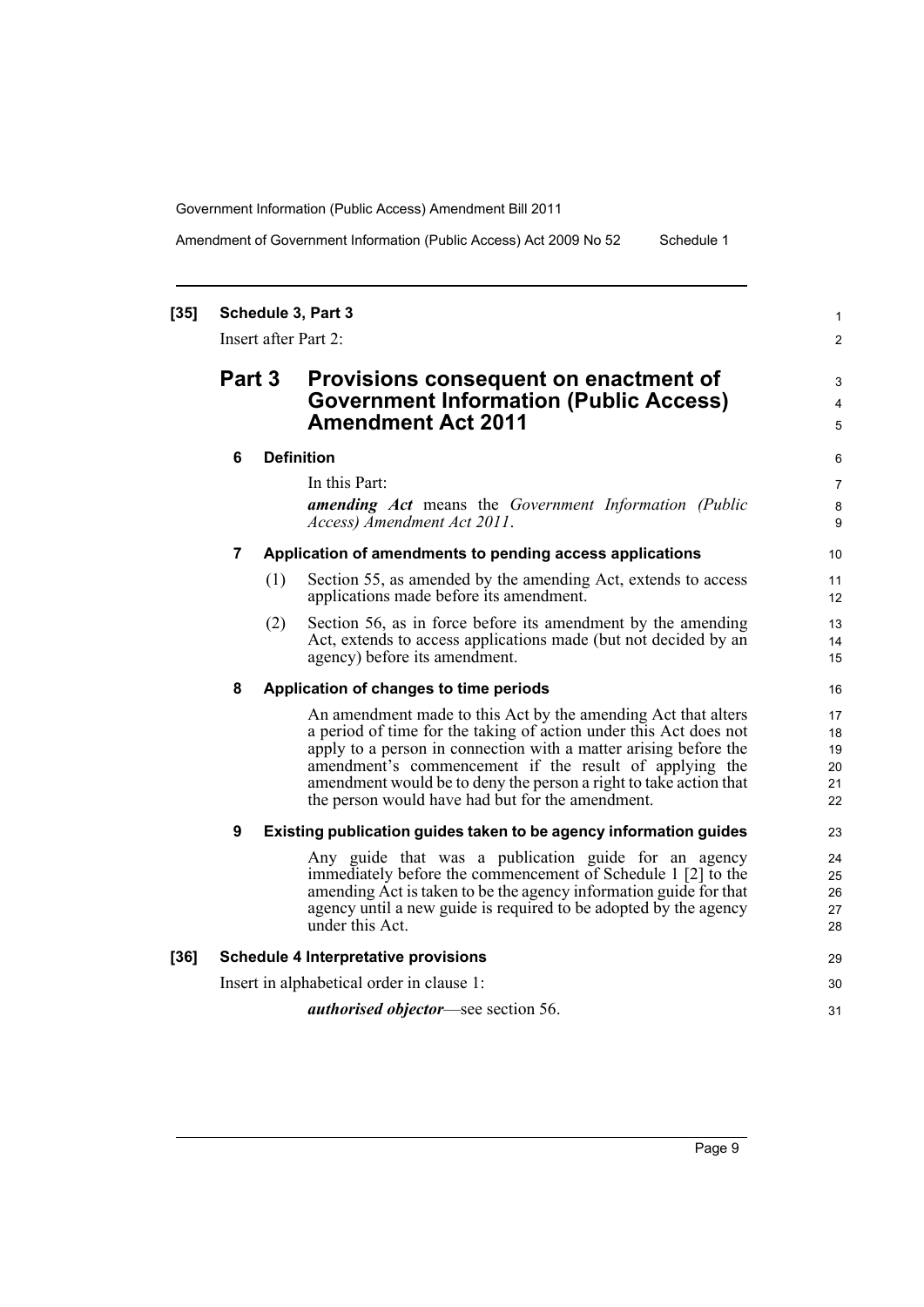Schedule 1 Amendment of Government Information (Public Access) Act 2009 No 52

| [37] | Schedule 4, clause 6A  |                                                                                                                                                                                                                 |                  |  |
|------|------------------------|-----------------------------------------------------------------------------------------------------------------------------------------------------------------------------------------------------------------|------------------|--|
|      | Insert after clause 6: |                                                                                                                                                                                                                 |                  |  |
|      | 6A                     | Regulations may declare part of an agency to be separate agency                                                                                                                                                 | 3                |  |
|      |                        | The regulations may declare that a specified office, branch or<br>other part of an agency is for the purposes of this Act to be<br>regarded as being a separate agency to the agency of which it<br>forms part. | 4<br>5<br>6<br>7 |  |
| [38] |                        | Schedule 4, clause 8                                                                                                                                                                                            | 8                |  |
|      | Omit "A reference".    |                                                                                                                                                                                                                 | 9                |  |
|      |                        | Insert instead "Subject to any regulations made for the purposes of clause 6A,<br>a reference".                                                                                                                 | 10<br>11         |  |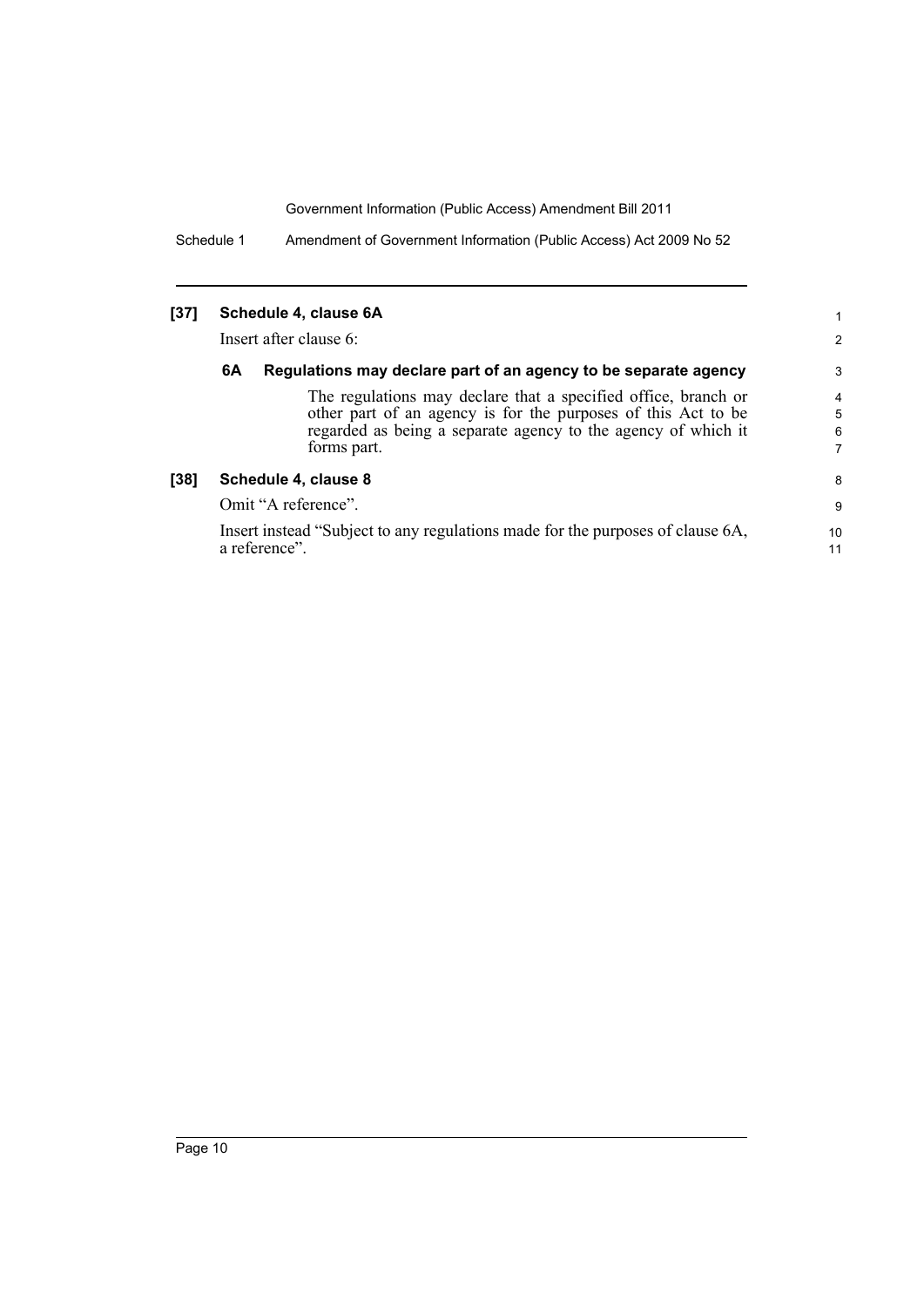Amendment of other legislation Schedule 2

<span id="page-18-0"></span>

|     | <b>Schedule 2</b>                                                                                                                              |                              |     | <b>Amendment of other legislation</b>                                                                                                                                                                                                                                                                                                                                                                                                                                                                                        | 1                                      |
|-----|------------------------------------------------------------------------------------------------------------------------------------------------|------------------------------|-----|------------------------------------------------------------------------------------------------------------------------------------------------------------------------------------------------------------------------------------------------------------------------------------------------------------------------------------------------------------------------------------------------------------------------------------------------------------------------------------------------------------------------------|----------------------------------------|
| 2.1 |                                                                                                                                                |                              |     | <b>Commission for Children and Young People Act 1998 No 146</b>                                                                                                                                                                                                                                                                                                                                                                                                                                                              | $\overline{2}$                         |
|     | Section 43 Obtaining and correcting information on relevant<br>employment proceedings under Government Information (Public<br>Access) Act 2009 |                              |     |                                                                                                                                                                                                                                                                                                                                                                                                                                                                                                                              |                                        |
|     |                                                                                                                                                |                              |     | Omit "Part 6A" from section 43 (3). Insert instead "Section 15".                                                                                                                                                                                                                                                                                                                                                                                                                                                             | 6                                      |
| 2.2 |                                                                                                                                                |                              |     | <b>Criminal Records Act 1991 No 8</b>                                                                                                                                                                                                                                                                                                                                                                                                                                                                                        | 7                                      |
|     |                                                                                                                                                | convictions                  |     | Section 13 Unlawful disclosure of information concerning spent                                                                                                                                                                                                                                                                                                                                                                                                                                                               | 8<br>9                                 |
|     |                                                                                                                                                |                              |     | Insert after section 13 (4A):                                                                                                                                                                                                                                                                                                                                                                                                                                                                                                | 10                                     |
|     |                                                                                                                                                | (4B)                         |     | It is not an offence for a public authority or other government<br>agency that has a record of a spent conviction (or an authorised<br>officer of the authority or agency) to make information about the<br>conviction available to the person who was convicted.                                                                                                                                                                                                                                                            | 11<br>12<br>13<br>14                   |
| 2.3 | <b>No 133</b>                                                                                                                                  |                              |     | <b>Privacy and Personal Information Protection Act 1998</b>                                                                                                                                                                                                                                                                                                                                                                                                                                                                  | 15<br>16                               |
| [1] |                                                                                                                                                | <b>Section 3 Definitions</b> |     |                                                                                                                                                                                                                                                                                                                                                                                                                                                                                                                              | 17                                     |
|     |                                                                                                                                                |                              |     | Insert at the end of the definition of <i>public sector agency</i> in section $3(1)$ :<br><b>Note.</b> Section 4B enables the regulations to declare that a public sector<br>agency is to be regarded as being part of another public sector agency<br>for the purposes of this Act. It also enables the regulations to declare that<br>a part of a public sector agency is to be regarded as being a separate<br>public sector agency from the public sector agency of which it forms part<br>for the purposes of this Act. | 18<br>19<br>20<br>21<br>22<br>23<br>24 |
| [2] |                                                                                                                                                | <b>Section 4B</b>            |     |                                                                                                                                                                                                                                                                                                                                                                                                                                                                                                                              | 25                                     |
|     | Insert after section 4A:                                                                                                                       |                              |     |                                                                                                                                                                                                                                                                                                                                                                                                                                                                                                                              |                                        |
|     | 4Β                                                                                                                                             |                              |     | Regulations may declare whether agency is part of or separate<br>from a public sector agency                                                                                                                                                                                                                                                                                                                                                                                                                                 | 27<br>28                               |
|     |                                                                                                                                                | (1)                          |     | The regulations may declare that:                                                                                                                                                                                                                                                                                                                                                                                                                                                                                            | 29                                     |
|     |                                                                                                                                                |                              | (a) | a specified public sector agency is not to be regarded as a<br>separate public sector agency and instead is to be regarded<br>for the purposes of this Act as part of and included in<br>another specified public sector agency, or                                                                                                                                                                                                                                                                                          | 30<br>31<br>32<br>33                   |
|     |                                                                                                                                                |                              | (b) | a specified office, branch or other part of a public sector<br>agency is for the purposes of this Act to be regarded as                                                                                                                                                                                                                                                                                                                                                                                                      | 34<br>35                               |